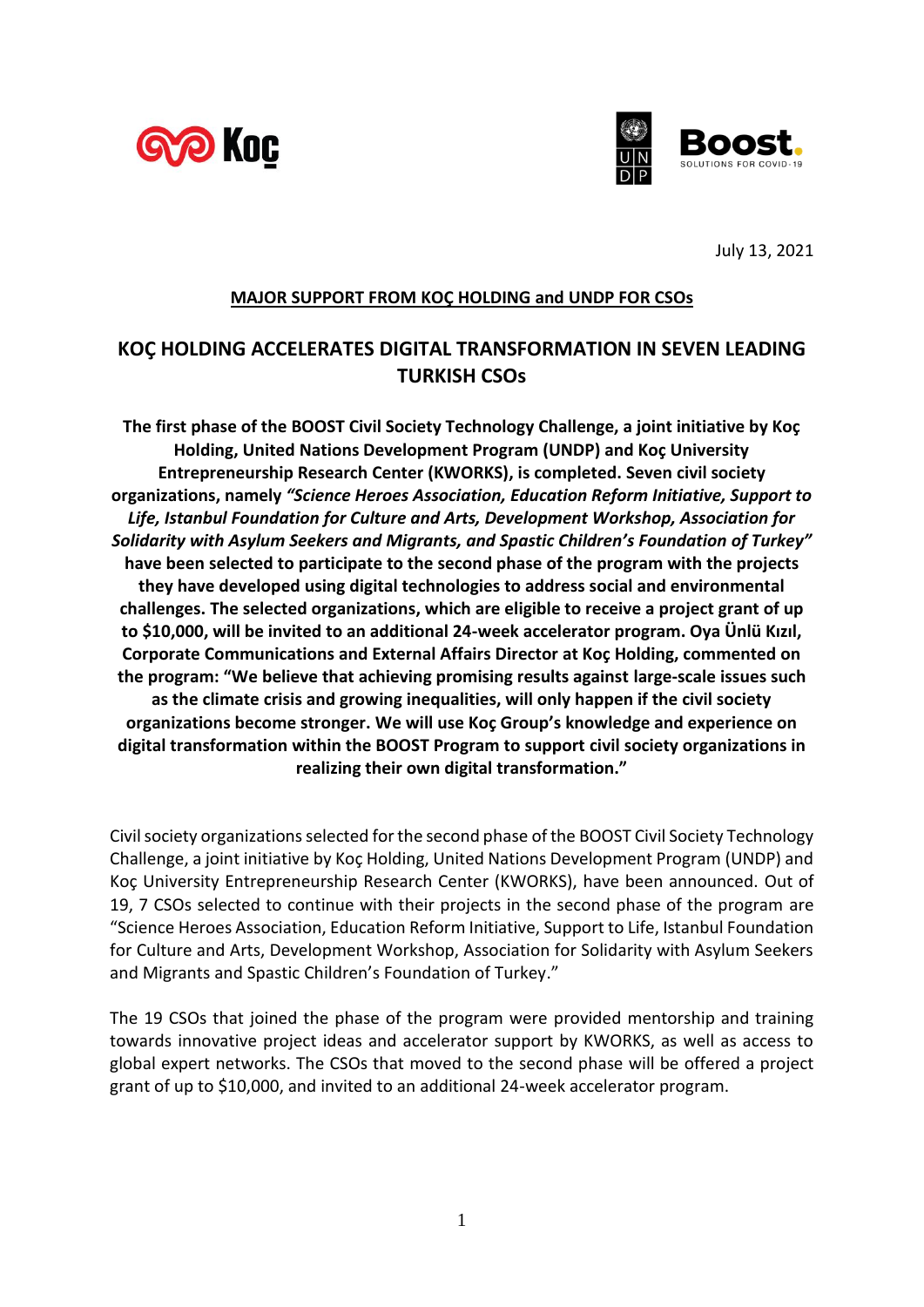**Oya Ünlü Kızıl: "We believe that achieving promising results against large-scale issues such as the climate crisis and growing inequalities, will only happen if the civil society organizations become stronger."**

Commenting on the BOOST program, **Oya Ünlü Kızıl, Corporate Communications and External Affairs Director at Koç Holding** said: *"We believe that achieving promising results against large-scale issues such as the climate crisis and growing inequalities, will only happen if the civil society organizations become stronger. The pandemic has made it clear that civil society organizations are in need of leveraging their digital transformation journeys and efforts to improve their agility. We responded quickly and partnered within the BOOST Program, which aims to support the digital transformation of CSOs and help them increase their impact with new business models."*

## **Oya Ünlü Kızıl: "I find it highly valuable for our colleagues to volunteer their expertise in their respective areas to guide civil society organization in the program."**

The BOOST Program will support 7 CSOs in total, including the Science Heroes Association and the Spastic Children's Foundation of Turkey, which will also receive support from Yapı Kredi's social responsibility fund "For My Country Fund" noted **Oya Ünlü Kızıl**. *"The BOOST Program is a key part of Koç Group's manifesto of 'Lead. Together', which sets down our sustainable development philosophy. At Koç Group, we value sharing our digital transformation agenda and the experiences we have gained along the way with our close stakeholders. Koç Group's digital transformation leaders volunteer in the BOOST Program to support civil society organizations. I find it highly valuable for our colleagues to volunteer their expertise in their respective areas to guide civil society organization in the program. My heartfelt congratulations to all civil society organizations, teams and colleagues for their efforts in this project,"* she remarked.

## **Projects proposing well-defined solutions stand out**

The main factors in the selection of CSOs for the second phase of the program were their ability to identify the problems in their respective areas and develop well-defined solutions, the willingness for their teams to embrace the efforts of their organization, and the use of technology in their projects. The 7 selected CSOs have developed the following projects:

- Developed as a community outreach program to provide STEM (science, technology, engineering and mathematics) education to disadvantaged children, the **Science Heroes Association** established a networking platform in which volunteers and graduates can actively participate. In addition to its role in education, the platform is also planned to facilitate career planning and mutual learning for volunteers and graduates.
- The **Education Reform Initiative** aims to contribute to structural transformation in education required for the development of children and the society at large, using quality data, constructive dialogue and a common approach drawing from diverse perspectives. The initiative has developed a digital platform to bring together